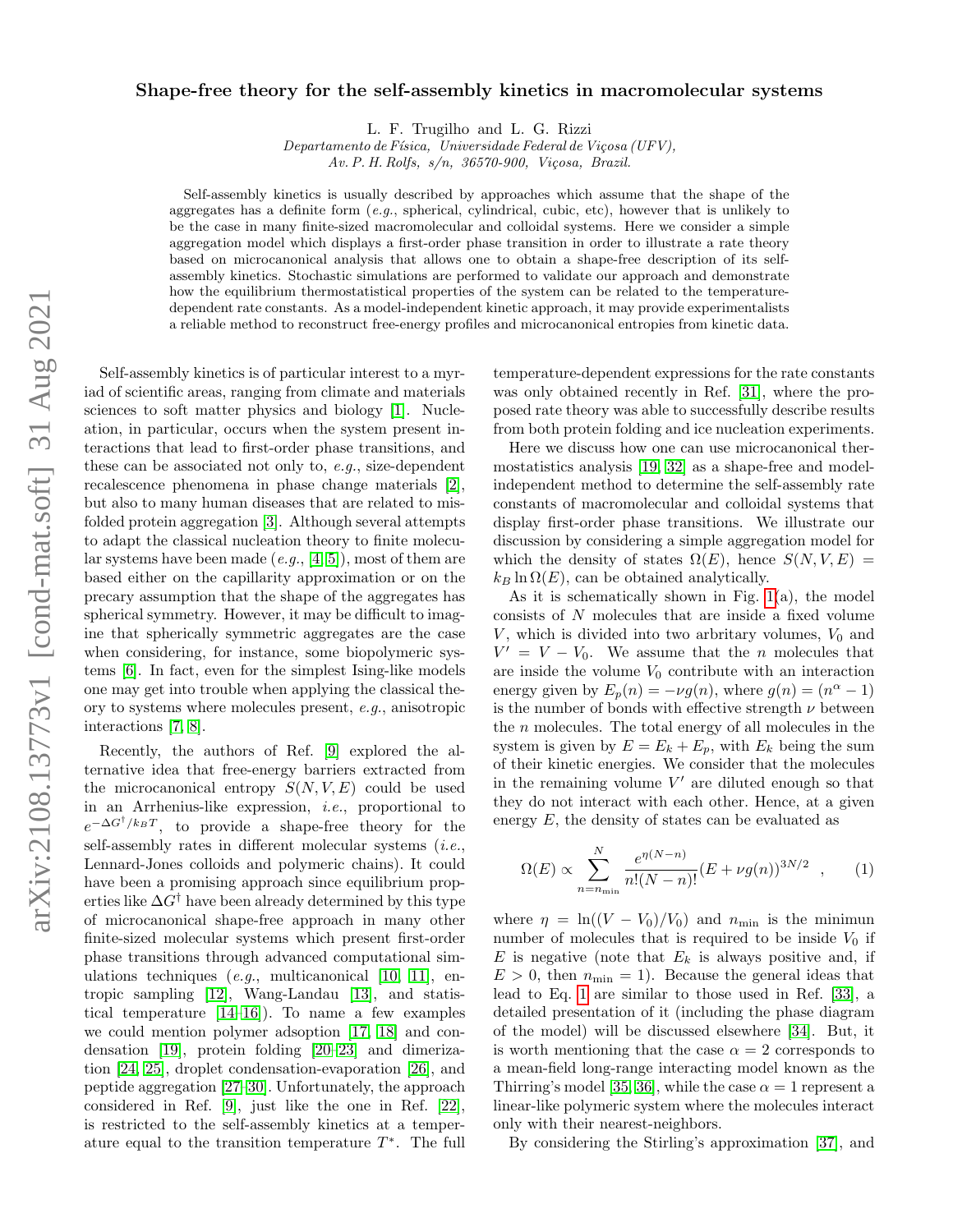taking the number  $\bar{n} = \bar{n}(E)$  that maximizes the sum in Eq. [1](#page-0-0) (see Fig. [1\(](#page-1-0)a)), the microcanonical entropy can be computed as  $S(E) \equiv S(E, \bar{n}) = k_B \ln \Omega(E, \bar{n}).$ Hence, the microcanonical temperature can be evaluated as  $T(E) = 1/k_Bb(E)$ , where

$$
b(E) = \frac{1}{k_B} \left( \frac{\partial S(E)}{\partial E} \right)_{N,V} , \qquad (2)
$$

with  $k_B$  being the Boltzmann constant. Figures [1\(](#page-1-0)a) and [1\(](#page-1-0)b) show, respectively,  $\bar{n}(E)$  and  $T(E)$  for a system with  $N = 10^4$  molecules,  $\alpha = 1.2$ ,  $\nu = 3.011 \text{ kJ/mol}$ (*i.e.*,  $5 \times 10^{-21}$  J per effective bond), and  $\eta = 7.7$ . The resulting S-shaped caloric curve obtained for  $T(E)$  displayed in Fig. [1\(](#page-1-0)b) indicates that the phase transition takes place at a temperature  $T^* = 314.626 \text{ K}$  (*i.e.*,  $\sim$ 41.5 ◦C). The transition temperature separates a hightemperature phase where most of the molecules are dissolved in volume  $V'$ , and a low-temperature phase, where the system is found at energies closer to  $E_$ , with an aggregate containing  $\bar{n}$  molecules formed inside the volume  $V_0$  (see the schematic drawing in Fig. [1\(](#page-1-0)a)). It is important to emphasize that the model does not require any arbitrary information about the shape of the volume  $V_0$ . Even so, the value  $\alpha < 2$  is used here as an effective way to indicate that some of the molecules must be attached to the periphery of the aggregate. In order to obtain experimentally relevant physical units, we consider that each molecule have a fixed volume  $v_m$ , so that the interacting volume is given by  $V_0 = Nv_m \approx 4.19 \times 10^4 \text{ nm}^3$ , and the molar concentration of solute is estimated as  $c = N/(N_A V) = \rho/N_A v_m = 179 \,\mu\text{M}$ , with  $N_A$  being the Avogadro's constant and  $\rho = V_0/V = (1 + e^{\eta})^{-1} \approx$  $4.526 \times 10^{-4}$ , *i.e.*,  $V \approx 9.25 \times 10^7$  nm<sup>3</sup>.

At the inverse transition temperature  $\beta^* = 1/N_A k_B T^*$ of first-order phase transitions, the canonical probability density function (PDF),  $p(E) \propto e^{-\beta^* F(E)}$ , present two maxima at energies  $E_$  and  $E_+$ , and one minimum at  $E^*$ , which correspond to the two minima and one maximum in the energy-dependent free-energy  $\beta^* F(E) = \beta^* E S(E)/k_B$ , respectively. Thus, the free-energy profile that is shown in Fig. [1\(](#page-1-0)c) can be obtained by considering

<span id="page-1-1"></span>
$$
\beta^* \Delta F(E) = \beta^* F(E) - \beta^* F(E_-) = (S^*(E) - S(E))/k_B,
$$
\n(3)

where  $S^*(E) = k_B \beta^*(E - E) + S(E)$ , so that  $\beta^* =$  $k_B^{-1}(S(E_+) - S(E_-))/\Delta E^{\dagger}$ , with  $S^*(E_+) \equiv S(E_+)$ , and  $\Delta E^{\dagger} = E_{+} - E_{-}$  being the microcanonical latent heat.

Now, in order to obtain analytical expressions for the forward  $\kappa_-\$  and reverse  $\kappa_+$  rate constants, we follow the approach discussed in Refs. [\[38,](#page-4-19) [39\]](#page-4-20), and compute the mean-first passage times (MFPT)  $\tau_-\,$  and  $\tau_+\,$  directly from estimates for the canonical PDF  $p(E)$ . For instance, the MFPT  $\tau_-\$  which takes for the system to go from the energy  $E_+$  to  $E_-$  can be evaluated as

$$
\tau_{-} = \frac{1}{D} \int_{E_{-}}^{E_{+}} \frac{dE}{p(E)} \int_{E}^{\infty} p(E') dE' \approx \frac{4\pi\tau_{\varepsilon}}{\varepsilon^{2} \sqrt{\gamma^* \gamma_{+}}} \frac{\Gamma_{+}(\beta)}{\Gamma^{*}(\beta)}, \tag{4}
$$



<span id="page-1-0"></span>FIG. 1. (a) Ratio between the number of particles in the aggregate  $\bar{n}(E)$  and the total number of particles N, (b) microcanonical temperature  $T(E)$ , and (c) free-energy profile at the transition  $\beta^* \Delta F(E)$ , Eq. [3.](#page-1-1) Results were obtained for  $N = 10^4$ ,  $\alpha = 1.2$ ,  $\nu = 3.011 \text{ kJ/mol}$ , and  $\eta = 7.7$ . In (b) the horizontal purple line indicate the transition temperature  $T^* = 314.626$  K determined through a Maxwell-like construction, while the purple arrows in (c) denote the free-energy barrier,  $\beta^* \Delta F^{\dagger} = 2.813$ , and the microcanonical latent heat,  $\Delta E^{\dagger} = E_{+} - E_{-} = 3.258 \times 10^{4} \text{ kJ/mol}$ . Dotted lines in (c) are quadratic approximated expressions for  $\beta^* \Delta F(E)$  (see text).

where  $D = \varepsilon^2/2\tau_{\varepsilon}$  is a diffusion coefficient in the energy space that is defined in terms of  $\varepsilon$  and  $\tau_{\varepsilon}$ , which are the typical energy and time scales involved in the microscopic energy exchange between the N molecules and the thermal reservoir  $(i.e.,$  implicity solvent); similarly, the MFPT for the system to go from the energy  $E_-\;$  to  $E_+$ where  $\Gamma$  to the system to go from the energy  $E_-$  to  $E_+$ <br>is  $\tau_+ \approx 4\pi \tau_{\varepsilon} \Gamma_-(\beta)/(\varepsilon^2 \sqrt{\gamma^* \gamma_-} \Gamma^*(\beta))$ , where the factors  $\Gamma^*(\beta)$  and  $\Gamma_{\pm}(\beta)$  are given, respectively, by

$$
\Gamma^*(\beta) = \exp\left[-\beta^* \Delta F^{\dagger} + \frac{S^*(E_-)}{k_B} - \beta^* E_- - \frac{[(\beta - \beta^*) + \gamma^* E^*]^2}{2\gamma^*} + \frac{\gamma^*(E^*)^2}{2}\right],
$$
 (5)

and

$$
\Gamma_{\pm}(\beta) = \exp \left[ \frac{S^*(E_-)}{k_B} - \beta^* E_- + \frac{[(\beta - \beta^*) - \gamma_{\pm} E_{\pm}]^2}{2\gamma_{\pm}} - \frac{\gamma_{\pm} (E_{\pm})^2}{2} \right].
$$
 (6)

These factors in  $p(E)$  can be obtained by writing the microcanonical entropy as  $S(E) = S^*(E) - k_B \beta^* \Delta F(E)$ ,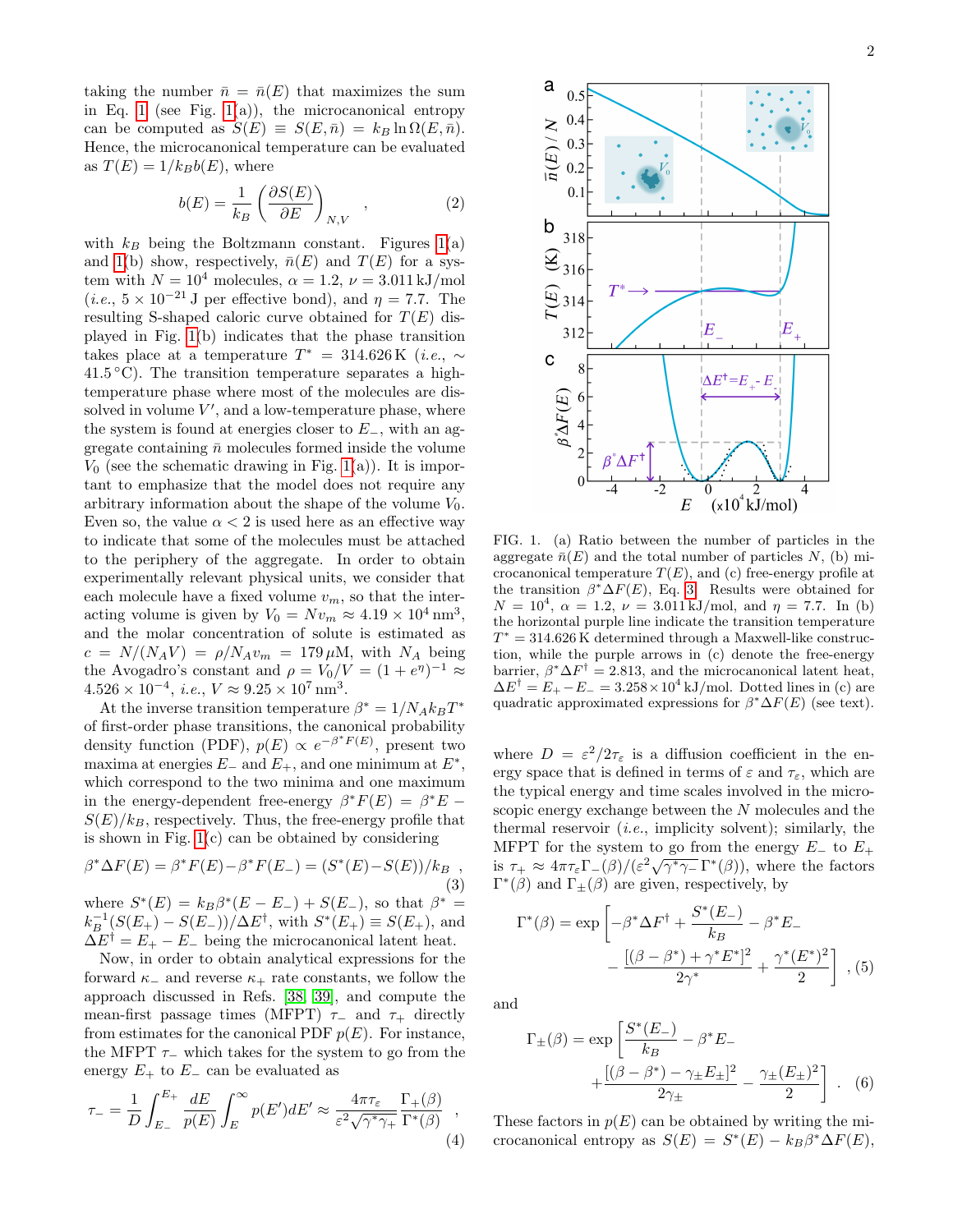and expanding the free-energy profile  $\beta^* \Delta F(E)$  around the energies  $E_{\pm}$  as  $\beta^* \Delta F(E) \approx (\gamma_{\pm}/2)(E - E_{\pm})^2$ , and around  $E^*$  as  $\beta^* \Delta F(E) \approx \beta^* \Delta F^{\dagger} - (\gamma^*/2)(E - E^*)^2$ , with  $\beta^* \Delta F^{\dagger}$  being a free-energy barrier, as indicated in Fig. [1\(](#page-1-0)c). A numerical fit of these approximated quadratic expressions to the data displayed in Fig.  $1(c)$ (see dotted lines) yields, e.g.,  $\gamma^* \approx 4.2 \times 10^{-8}$  (mol/kJ)<sup>-2</sup> for  $\beta^* \Delta F(E)$  close to its maximum at  $E^*$ .

By considering the above MFPT one can compute the forward and reverse rate constants, respectively, as

<span id="page-2-1"></span>
$$
\kappa_{-} = \frac{1}{\tau_{-}} \approx A_{+} \exp\left[-\Delta E_{+}^{\ddagger}(\beta - \beta^{*}) - \frac{\bar{\gamma}_{+}}{2}(\beta - \beta^{*})^{2}\right] , \tag{7}
$$

and

<span id="page-2-2"></span>
$$
\kappa_{+} = \frac{1}{\tau_{+}} \approx A_{-} \exp\left[-\Delta E_{-}^{\ddagger}(\beta - \beta^{*}) - \frac{\bar{\gamma}_{-}}{2}(\beta - \beta^{*})^{2}\right] \tag{8}
$$

where  $\Delta E_{\pm}^{\ddagger} = E^* - E_{\pm}$  and  $\bar{\gamma}_{\pm} = (\gamma_{\pm})^{-1} + (\gamma^*)^{-1}$ , with the pre-factors given by  $A_{\pm} = (\varepsilon^2/4\pi\tau_{\varepsilon})\sqrt{\gamma^*\gamma_{\pm}} e^{-\beta^*\Delta F^{\dagger}}$ . Here it is worth noting that, for the particular case where  $\beta = \beta^*$ , the above rate constants are indeed proportional to  $e^{-\beta^* \Delta F^{\dagger}}$ , as empirically suggested in Refs. [\[9,](#page-3-8) [22\]](#page-4-11). In addition, one can use the above expressions to evaluate the equilibrium rate constant as

<span id="page-2-3"></span>
$$
\kappa_{\text{eq}} = \frac{\kappa_{-}}{\kappa_{+}} \approx A \exp \left[ \Delta E^{\ddagger} (\beta - \beta^{*}) + \frac{\Delta \bar{\gamma}}{2} (\beta - \beta^{*})^{2} \right],
$$
  
\nwhere  $A = \sqrt{\gamma_{+}/\gamma_{-}}, \Delta E^{\ddagger} = E_{+} - E_{-}, \text{ and } \Delta \bar{\gamma} = \bar{\gamma}_{-} - \bar{\gamma}_{+} = (\gamma_{-})^{-1} - (\gamma_{+})^{-1}.$  (9)

In order to validate our theoretical approach we have implemented stochastic simulations similar to those described in Ref. [\[31\]](#page-4-12), which yield energy time series that lead to stationary distributions given by the canonical PDF,  $p(E_j) = \Omega(E_j) e^{-\beta E_j} / \mathcal{Z}(\beta)$ , at discretized energy values, *i.e.*,  $E_j = E_0 + j\varepsilon$  with  $E_0 = -\nu(N^{\alpha} - 1)$  and  $\varepsilon = 30.11 \,\mathrm{kJ/mol}$ , and  $\mathcal{Z}(\beta) = \sum_j \Omega(E_j) e^{-\beta E_j}$  being the canonical partition function [\[40\]](#page-4-21). In contact with a thermal reservoir at a temperature close to the transition temperature, the energy fluctuates and the system is able to visit both phases [\[31\]](#page-4-12). Hence, one can evaluate the MFPTs  $\tau_-\$  and  $\tau_+\$  numerically by considering the labelled walkers (or coloring/milestoning [\[39\]](#page-4-20)) scheme described in Refs. [\[38,](#page-4-19) [41\]](#page-4-22).

The numerical results obtained for the rate constants are shown in the Arrhenius plots displayed in Fig. [2.](#page-2-0) The values of the parameters  $\alpha$ , N,  $\nu$ , and  $\eta$  are the same used to produce Fig. [1,](#page-1-0) which means that the inverse of the transition temperature is equal to  $\beta^*$  =  $1/RT^* = 0.382271 \, (\mathrm{kJ/mol})^{-1}$  (with  $R = k_B N_A$ ). Continuous lines denote the fits to the theoretical expressions, Eqs. [7,](#page-2-1) [8,](#page-2-2) and [9,](#page-2-3) from where we got  $\Delta E_{-}^{\ddagger} \approx 1.683 \times$ 10<sup>4</sup> kJ/mol,  $\Delta E_{+}^{\ddagger} \approx -1.264 \times 10^{4}$  kJ/mol, and  $\Delta E_{+}^{\ddagger} \approx$  $2.947 \times 10^4$  kJ/mol, by assuming that the barrier height is given by the microcanonical estimate, *i.e.*,  $\beta^* \Delta F^{\dagger} =$ 2.813, and that  $\gamma^* \approx 4.2 \times 10^{-8} (\mathrm{kJ/mol})^{-2}$ . This fitting



<span id="page-2-0"></span>FIG. 2. (a) Arrhenius-plot for the forward  $\kappa$ - and reverse  $\kappa_{+}$  rate constants. (b) Equilibrium rate constant,  $\kappa_{eq}$  =  $\kappa$ -/ $\kappa$ +. Arrows indicate the inverse transition temperature  $\beta^* = 1/RT^* = 0.382271 \, (\mathrm{kJ/mol})^{-1}$ , and the inverse midpoint temperature,  $\beta_m = 1/RT_m = 0.382251 \, (\mathrm{kJ/mol})^{-1}$ , where  $\kappa_{\text{eq}} = 1$ . Symbols denote numerical results obtained from the stochastic simulations, while continuous lines correspond to fits to the numerical data. In (b) we also include the fit using the linear van't Hoff's expression (see text).

procedure also yields  $\gamma_-\approx 3.4\times 10^{-8}$  (kJ/mol)<sup>-2</sup> and  $\gamma_+ \approx 11 \times 10^{-8}$  (kJ/mol)<sup>-2</sup>, so that the values of  $\bar{\gamma}_-$  and  $\bar{\gamma}_+$  are self-consistent with the pre-factores  $A_-, A_+$ , and A. Importantly, the obtained values for  $\gamma_-\,$  and  $\gamma_+\,$  are also in good agreement with the values one would obtain by considering direct fits of the quadratic approximated expressions to the free-energy profile  $\beta^* \Delta F(E)$  at the minima displayed in Fig.  $1(c)$  (in fact, these values were used to plot the dotted curves close to  $E_{\pm}$  in that figure).

As noted in Ref. [\[31\]](#page-4-12), the pre-factors  $A_-\$  and  $A_+\$  may be different if the wells of the free-energy profile are asymmetrical, so that the equilibrium rate  $\kappa_{eq}$  is not necessarily equal to one at the transition temperature  $T^*$ . Indeed, the asymmetry observed in the wells of the freeenergy profiles  $\beta^* \Delta F(E)$  displayed in Fig. [1\(](#page-1-0)c) is consistent with the pre-factor  $A = 1.805$  and the positive value found for  $\Delta \bar{\gamma} \approx 0.205 \times 10^8 \, (\mathrm{kJ/mol})^2$ , which means that the well close to the energy  $E_{+}$  is sharper than the well close to  $E_-(i.e., \gamma_- < \gamma_+)$ . The midpoint transition temperature  $T_m = 1/R\beta_m$  can be estimated from Eq. [9](#page-2-3) by considering that  $\beta_m = \beta^* + \delta$  and imposing that  $\kappa_{eq}(T_m) = 1$ , which yields  $\delta = (2\Delta E^{\ddagger})^{-1} \ln(\gamma_-/\gamma_+).$ Hence, at  $T_m = 314.642 \text{ K}$ , one finds that the peaks in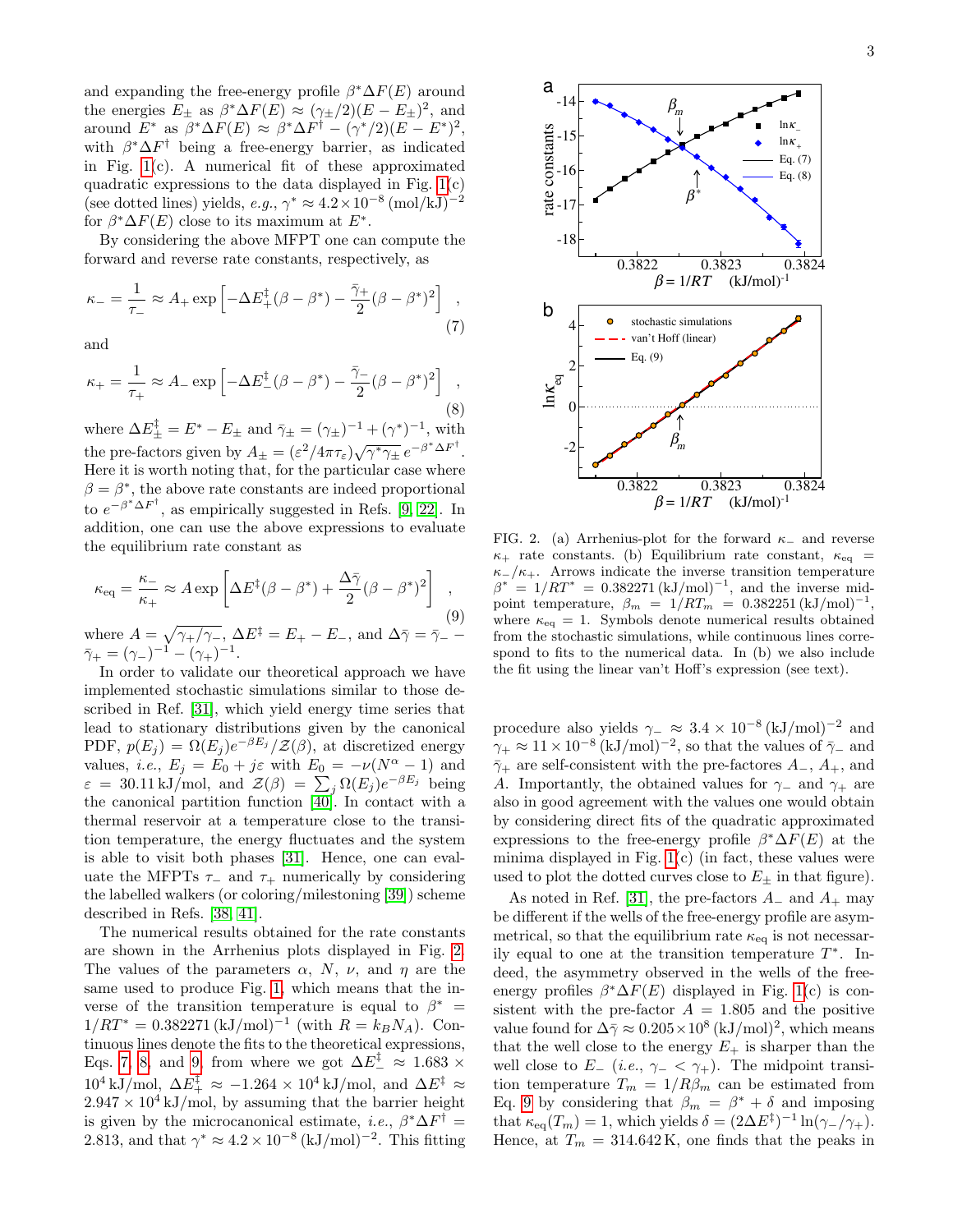

<span id="page-3-16"></span>FIG. 3. (a) Effective free-energy  $\Delta G(T)$ , Eq. [10,](#page-3-14) obtained with the parameters extracted from Fig. [2,](#page-2-0) and its numerical fit to Eq. [11](#page-3-15) (dashed black line). (b) Heat capacity  $C(T)$  close to the transition temperature  $T_m$  (dotted line), with  $\Delta C < 0$ , obtained from the PDF evaluated from the density of states, Eq. [1,](#page-0-0) with the parameters used in Fig. [1.](#page-1-0)

 $p(E)$  should have the same area under the curve, instead of having maxima with equal heights as at  $T^*$ .

It is worth noting that, although the logarithm of the equilibrium rate in Fig. [2\(](#page-2-0)b) seems to display a linear behavior that can be fitted to the usual van't Hoff expression, *i.e.*,  $\kappa_{\text{eq}}^{\ominus} = \exp[\beta \Delta E^{\ominus} - \Delta S^{\ominus}/k_B],$  the forward and reverse rates in Fig. [2\(](#page-2-0)a) clearly show non-Arrhenius behaviors. The linear fit to  $\ln \kappa_{\text{eq}}$  yields  $\Delta E^{\ominus} = 2.947 \times 10^4 \,\mathrm{kJ/mol}$  and  $\Delta S^{\ominus}/k_B = 1.126 \times 10^4$ , which are close to the values  $\Delta E^{\ddagger}$  and  $\Delta S^{\ddagger}/k_B = \beta^* \Delta E^{\ddagger}$ obtained from the fit of Eq. [9](#page-2-3) to the numerical data. Ac-cordingly, as it is noted in Ref. [\[31\]](#page-4-12), the values of  $\Delta E^{\ddagger}$ and  $\Delta S^{\ddagger}$  that are obtained from the kinetic approach are systematically close to the equilibrium values extracted from Fig. [1\(](#page-1-0)c), *i.e.*,  $\Delta E^{\ddagger} \approx 0.9 \Delta E^{\dagger}$  and  $\Delta S^{\ddagger} \approx 0.9 \Delta S^{\dagger}$ , even though we assume that the energies  $E_-\,$  and  $E_+\,$ are independent of the temperature. Importantly, the latent heat obtained from the kinetic approach is consistent with the value of the effective interaction energy per bond, *i.e.*,  $\Delta E^{\ddagger} / (NN_A) \sim 5 \times 10^{-21}$  J.

Finally, we include in Fig. [3](#page-3-16) the temperaturedependent effective free-energy,  $\Delta G(T) = -RT \ln \kappa_{\text{eq}}$ , and the heat capacity,  $C(T) = (\langle E^2 \rangle - \langle E \rangle^2) / RT^2$ , in order to illustrate the relationship between our theory and the thermal analyses that are commonly used to interpret the experimental data [\[42\]](#page-4-23). From Eq. [9,](#page-2-3) we find

<span id="page-3-14"></span>
$$
\Delta G(T) \approx -\Delta E^{\ddagger} \left( 1 - \frac{T}{T_m} \right) - \frac{\Delta \bar{\gamma}}{2RT} \left( 1 - \frac{T}{T_m} \right)^2 , \quad (10)
$$

which can be compared, for instance, with a widely used expression for macromolecular systems given by

<span id="page-3-15"></span>
$$
\Delta G(T) \approx -\Delta E^{\ddagger} \left( 1 - \frac{T}{T_m} \right) - \Delta C \left[ (T - T_m) - T \ln \left( \frac{T}{T_m} \right) \right],
$$
\n(11)

that is obtained from the assumption that  $\Delta C$  is an effective temperature-independent change in the heat capacity [\[43\]](#page-4-24). Although the latter approximation (Eq. [11\)](#page-3-15) might be poor in some cases, the fit of Eq. [11](#page-3-15) to the data displayed in Fig. [3\(](#page-3-16)a) yields  $\Delta C \approx -2.3 \times 10^4 \text{ kJ/mol.K.}$ 

which can be used to verify that [\[31\]](#page-4-12)  $\Delta C \approx -\Delta \bar{\gamma}/RT_m^2$  < 0 when  $T \approx T_m$ . Indeed, the behavior of  $C(T)$  displayed in Fig. [3\(](#page-3-16)b) for the aggregation transition studied here, *i.e.*, with  $C_{-} > C_{+}$  and  $\Delta C < 0$ , is also supported by numerical simulations of more detailed aggregation models [\[44–](#page-4-25)[47\]](#page-4-26). Even so, our model-independent kinetic approach can be also applied to study the behavior observed for, e.g., protein folding transitions [\[48\]](#page-4-27), where one may find that [\[31\]](#page-4-12)  $\Delta C > 0$  and  $\Delta \bar{\gamma} < 0$ .

In conclusion, we present a shape-free rate theory that allows one to associate equilibrium properties that are determined from an analysis based on the microcanonical entropy  $S(N, V, E)$  to the self-assembly kinetics of finite-sized macromolecular and colloidal systems. It is worth mentioning that our approach provides an insightful theoretical interpretation for the temperaturedependent rate constants, i.e., Eqs. [7,](#page-2-1) [8,](#page-2-2) and [9,](#page-2-3) in contrast to the popularly used Arrhenius-like expressions that are based on phenomenological approaches [\[49,](#page-4-28) [50\]](#page-4-29). Hence, we believe that our theory should help experimentalists that work with phase change materials [\[2\]](#page-3-1) and nucleation phenomena [\[51,](#page-4-30) [52\]](#page-4-31) to interpret their results. In particular, one could use the kinetic approach presented here as a reliable method to reconstruct free-energy profiles  $\beta^* \Delta F(E)$  and microcanonical entropies  $S(E)$  from the experimental kinetic data.

The authors acknowledge the funding by the Brazilian agencies CAPES (code 001), FAPEMIG (Process APQ-02783-18), and CNPq (Grants 306302/2018-7 and 426570/2018-9).

- <span id="page-3-0"></span>[1] M. F. Hagan, M. Fisher, and G. M. Grason, Rev. Mod. Phys. 93, 025008 (2021).
- <span id="page-3-1"></span>[2] L. Klimeš, P. Charvát, M. M. Joybari, M. Zálešák, F. Haghighat, K. Panchabikesan, M. E. Mankibi, and Y. Yuan, Appl. Energy 263, 114572 (2020).
- <span id="page-3-2"></span>[3] T. P. J. Knowles, M. Vendruscolo, and C. M. Dobson, Nat. Rev. Mol. Cell. Biol. 15, 384 (2014).
- <span id="page-3-3"></span>[4] D. Reguera, R. K. Bowles, Y. Djikaev, and H. Reiss, J. Chem. Phys. 118, 340 (2003).
- <span id="page-3-4"></span>[5] J. Merikanto, E. Zapadinsky, A. Lauri, and H. Vehkamäki, Phys. Rev. Lett. 98, 145702 (2007).
- <span id="page-3-5"></span>[6] Y. Wang, S. J. Bunce, S. E. Radford, A. J. Wilson, S. Auer, and C. K. Hall, Proc. Natl. Acad. Sci. USA 116, 2091 (2019).
- <span id="page-3-6"></span>[7] R. Cabriolu, D. Kashchiev, and S. Auer, J. Chem. Phys. 137, 204903 (2012).
- <span id="page-3-7"></span>[8] R. J. Bingham, L. G. Rizzi, R. Cabriolu, and S. Auer, J. Chem. Phys. 139, 241101 (2013).
- <span id="page-3-8"></span>[9] J. Zierenberg, P. Schierz, and W. Janke, Nat. Commun. 8, 14546 (2017).
- <span id="page-3-9"></span>[10] B. A. Berg and T. Neuhaus, Phys. Rev. Lett. 68, 9 (1992).
- <span id="page-3-10"></span>[11] B. A. Berg, Comput. Phys. Commun. 153, 397 (2003).
- <span id="page-3-11"></span>[12] J. Lee, Phys. Rev. Lett. **71**, 211 (1993).
- <span id="page-3-12"></span>[13] F. Wang and D. P. Landau, Phys. Rev. Lett. 86, 2050 (2001).
- <span id="page-3-13"></span>[14] J. Kim, J. E. Straub, and T. Keyes, Phys. Rev. Lett. 97, 050601 (2006).